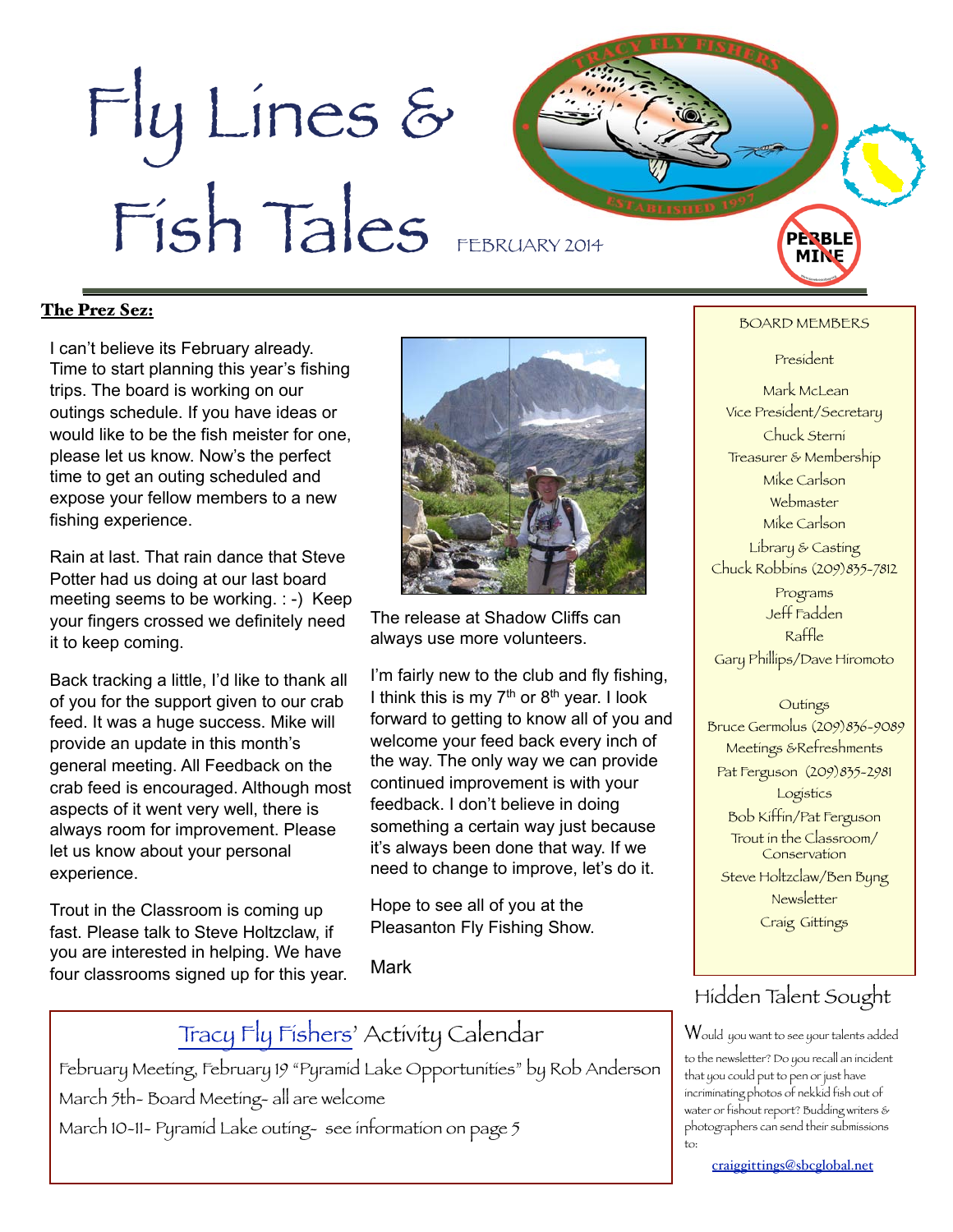# Pyramid Lake Opportunities

# Rob Anderson will be our February guest Speaker. Topic will focus on Pyramid Lake.

Rob Anderson, a Signature Fly Designer for Umpqua Feather Merchants resides in Reno, Nevada and currently has his own fly fishing travel business, Bucket List Fly Fishing Adventures. Rob is also the lead guide and owner of Reno Fly Fishing Outfitters. Rob currently guides on the Truckee River in both California and Nevada, Pyramid Lake, Davis Lake, East Walker River, Frenchman's and 4 different private waters. He regularly does speaking engagements on Pyramid Lake *other Northern Nevada and California waters and numerous "Bucket List" destinations around the world including an annual hosted trip to the Amazon for Peacock Bass. Rob is always willing and ready to educate fly fishing enthusiasts.* **And** if you really want to get the scoop, join Jeff Fadden and Ron Anderson at Famous Dave's before the club meeting for dinner.

Start time is around 5 PM. All are welcome.

Rob Anderson assists his client, who is still in disbelief that you can actually catch fish in weather this cold, as they ready for the hero shot. This is not a plastic fish. It is also suspected that this fish was passed around to Steve Holtzclaw for a suitable photo at the same non disclosed lake. No, this is not Terra del Fuego. Come to the next club meeting to find out how you can have your photo taken with this same fish. No stringers were used in the capture or release of this fish. Also, there will be a fishout to Pyramid for those that can fish Monday and Tuesday. Look for details in the following pages.



# TFF Educational Opportunities-

*Casting instruction at Dr. Powers Park with Chuck Robbins, the club*'*s own Certified Casting Instructor, provides instruction for any and all that seek him out. From basic introduction to improving your loops and double haul. Look for Chuck Robbins to return on March 12, 6 PM for our first Casting in the Park with Chuck Robbins.*

*Steve Potter will hold an intermediate fly tying class in May. Class size is limited. Watch for further details at upcoming meetings. Both Steve and Ben Byng will be tying at the upcoming FlyFishing Show in Pleasanton, if you can*'*t wait until May. Drop by and say, "Hi".*

*Not yet a member? Consider joining [Tracy Fly Fishers » Become a](http://www.tracyflyfishers.org/wp/?page_id=42)  [Member](http://www.tracyflyfishers.org/wp/?page_id=42) If you are viewing this within a PDF, just click the above hotlink or logging onto [www.tracyflyfishers.org.](http://www.tracyflyfishers.org)*

#### [Tracy Fly Fishers » Outings](http://www.tracyflyfishers.org/wp/?page_id=120)- Bruce Germolus

April 19 Kistler Ranch April 26 White Pines- Trout opener June 20-22 Lake Davis Late July TBD- Milton Reservoir Sept 27 Lake Alpine Oct TBD- Feather River Steelhead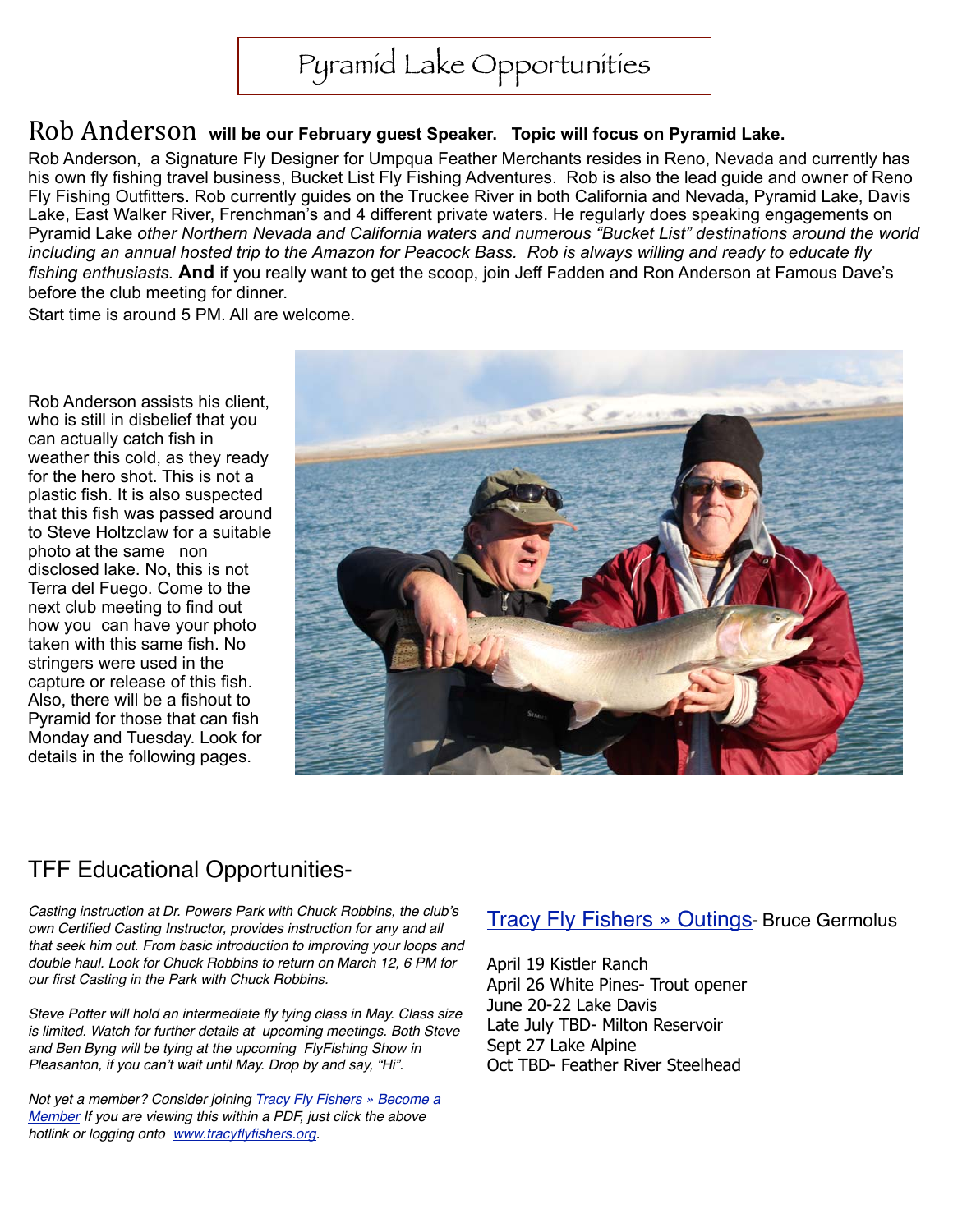#### Skwala time already??



These adult Skwalas are not just trying to keep warm. The Skwalas know what time it is, even in a severe drought year. Typically, their emergence migration to shore occurs under the cloak and safety of darkness. Yet, those fish seem to know when it occurs as well. Skwalas are a major presence on only two drainages in California, the Yuba is one of them. Consider the Skwala a main food source until the March Brown emergence arrives. A Jimmy Legs fished close to shore early in the day might entice a grab now. A dry fly imitation might work as well, but only if the trout look up. Best bet is to stay subsurface with a readily recognizable nymph version.

Photo taken January, 31 courtesy of Jon [Baiocchi](http://baiocchistroutfitters.com/) via his [Blog](http://jonbaiocchiflyfishingnews.blogspot.com/) site. (Click on the hot links to view his websites)

#### **File this under Conservation**

It seemed oddly curious when it was reported that the Los Angeles Basin water storage was near or at capacity a few months back, while noticing Shasta and Oroville were way down. "Hm, how could this be?" was my first response.

#### **The Emptying of Northern California Reservoirs** by DAN BACHER

Last summer, high water releases down the Sacramento, Feather and American rivers left Shasta, Oroville and Folsom reservoirs at dangerously low levels. Shasta is at 36 percent of capacity and 53 percent of average; Oroville, 36 percent of capacity and 54 percent of average; and Folsom, 17 percent of capacity and 32 percent of average.

Yet Pyramid Lake in Southern California is at 96 percent of capacity and 101 percent of average, while Castaic Reservoir is 86 percent of capacity and 102 percent of average…

..."With no rainfall and little snowpack, the Department of Water Resources and the Bureau (of Reclamation) notified their contractors that water deliveries would be reduced. But they didn't reduce deliveries. Instead, they actually exported 835,000 acre-feet more water than they said they would be able to deliver," said Jennings...

<http://www.counterpunch.org/2014/02/07/the-emptying-of-northern-california-reservoirs/>

The [Tracy Fly Fishers](http://www.tracyflyfishers.org/wp/) meet on the third Wednesday of each month at the Tracy Transit Station at 50 Sixth St. Club Meetings normally begin at 7 p.m.

The [Tracy Fly Fishers'](http://www.tracyflyfishers.org/wp/) Board of Directors meets on the first Wednesday of each month at the Safeway grocery store's Community Room (behind the Floral Dept) at 1801 W. 11th Street. The Board meetings are open to all TFF members. Board Meetings begin at 7 p.m. Stop by and see what goes on "behind the scenes" of your club! Make your concerns known.

Wish to make a difference locally? The Delta is our backyard. Check out the CSPA website and sign up for their action alerts at: [California Sportfishing Protection Alliance, CSPA](http://www.calsport.org/) This is a clickable link for folks reading this at their computer.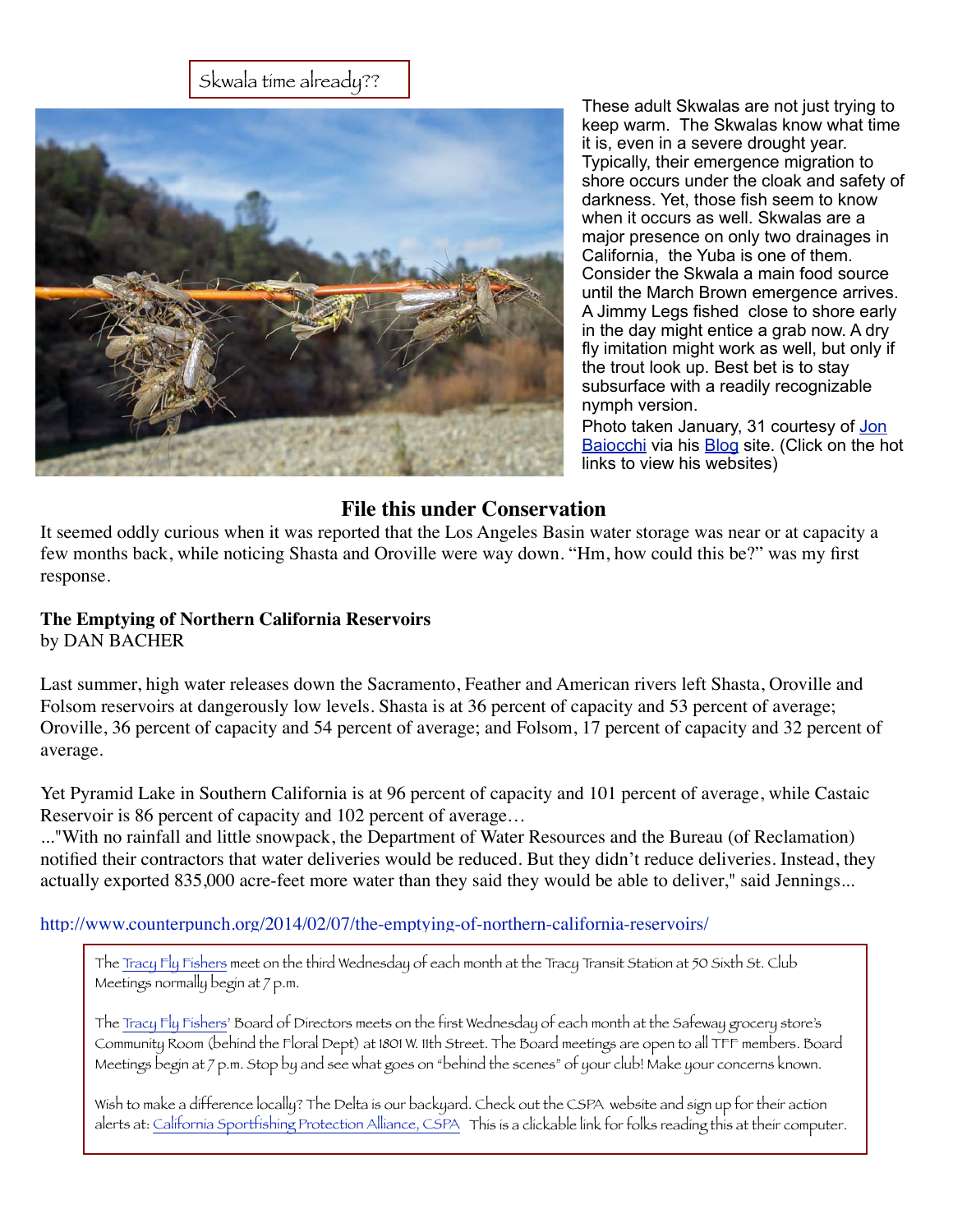Jeff Fadden reports that the fishing was slow. However, he includes this photo of Steve Holtzclaw. Steve now possesses fish bragging rights at Pyramid Lake. Steve, rather than provide details, would rather let the photo doing his talking. Steve noted that the Pilot Peak strain of Lahontan Cutthroats continues to grow. The lake has produced a number of fish in the 20 lb range this season. Is it too late to organize a follow up fish out? Talk to Steve. Fly of choice for this fish was a white wooley buggers and Chartreuse and white beetle trailer. This was one of those sunset grabs after casting all day. Feed by snow melt, Pyramid is falling victim to the wide spread draught in the west.

In Steve's words, "The water level is low so we did away with the ladders. You can walk out mid shin deep and then you hit a big drop off. No wind, flat calm all weekend. Went back the next morning and on my second cast I missed a bite and that was it for Sunday. We left around noon to get back in time for the Niner game." If this is on your bucket list, look for details on fishing the lake with Rob

STRATEGIC MEETING HIGHLIGHTS

The Board of Directors previously voted to withdraw the club as an FFF Affiliate club. Many of the board members did not see the value added by being affiliated. There was a monetary burden on the club that could be used elsewhere. Club members will have the final say on the matter at the next club meeting. Kistler Ranch was confirmed for the opener this year. If any of you had any issues with the crab feed, please make them aware at the next club meeting or by email to Mark McLean, if you wish to remain anonymous. Feedback is good. Stepping up to help out will always be cheerfully and readily accepted.



Anderson and Rich Lobrovich. Look for details on the following pages.

#### **Perseverance pays off for Steve**



The benefits of one more cast

It takes courage to get your government leaders to listen. How many of you would have ever thought that a bush pilot, working and guiding in the roadless areas of Newfoundland and Labrador, would have such fore sight? Having witnessed the decline of Atlantic salmon populations from over fishing, when asked to establish fish camps for the Canadian government, Lee Wulff asked for only one thing- that the clients be required to practice Catch and Release. Otherwise, he would not do it. Lee saw a natural resource being depleted in his life time and wanted to protect Brook trout from the same path as Atlantic salmon. Protecting a resource was more important than providing table fare.

Think about it on your next visit to the water.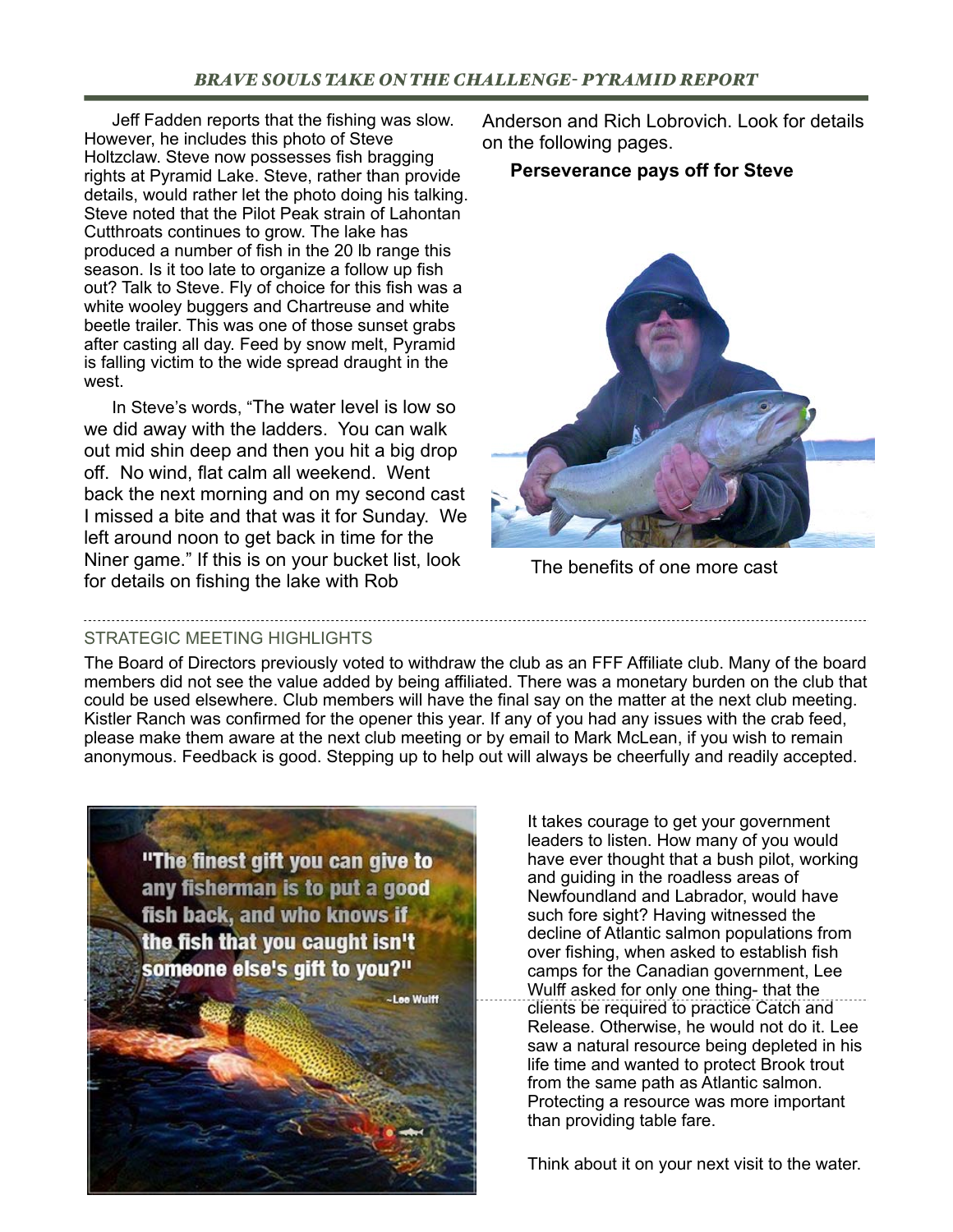#### **PYRAMID LAKE FISHOUT**

#### with Rich Lobrovich

If the February guest speaker gets you fired up, do I have an opportunity for you. Here is the deal. Fish Monday and Tuesday, March 10 and 11, with Rob Anderson, our February Guest Speaker. Not only will Rob guide the group, he'll provide coffee, breakfast as well as lunch with a ladder Monday and Tuesday, March 10 and 11. You will have access to the ladders all week long if you participate and decide to fish longer than Tuesday. This sounds better the more I read. Too bad it is not a fair weather activity. Any takers?? The cost is \$160 per angler. You will need to purchase a daily license from the Paiute Tribe, which runs \$9 a day. Rich is looking for 6 anglers, or should I say six brave souls. This the same place, Obi Wan, er, I mean Steve Holtzclaw is shown with that plastic fish in this newsletter. After the program presentation by Rob Anderson, you might just get the bug to participate. More details are included as an attachment in this email. Rich is our wayward soul and founding club president. I have not priced ladders, but this could be your way to catching that trophy Lahontan cutthroat trout. Any hero photos will end up in the club newsletter. Rich will be at Pyramid for the whole week. You will be able to spot him as he will be fishing in a T shirt and shorts.

Please reply by phone by TUESDAY 2-20-14 before 9PM to confirm that you are indeed committed to pay the \$160 fee, and that you are going on this trip.

RICH LOBROVICH 801-910-6600 CELL, [<richlob@geopolyflyfishing.com>](mailto:richlob@geopolyflyfishing.com)

 All Rich asks is that you are a Federation member.